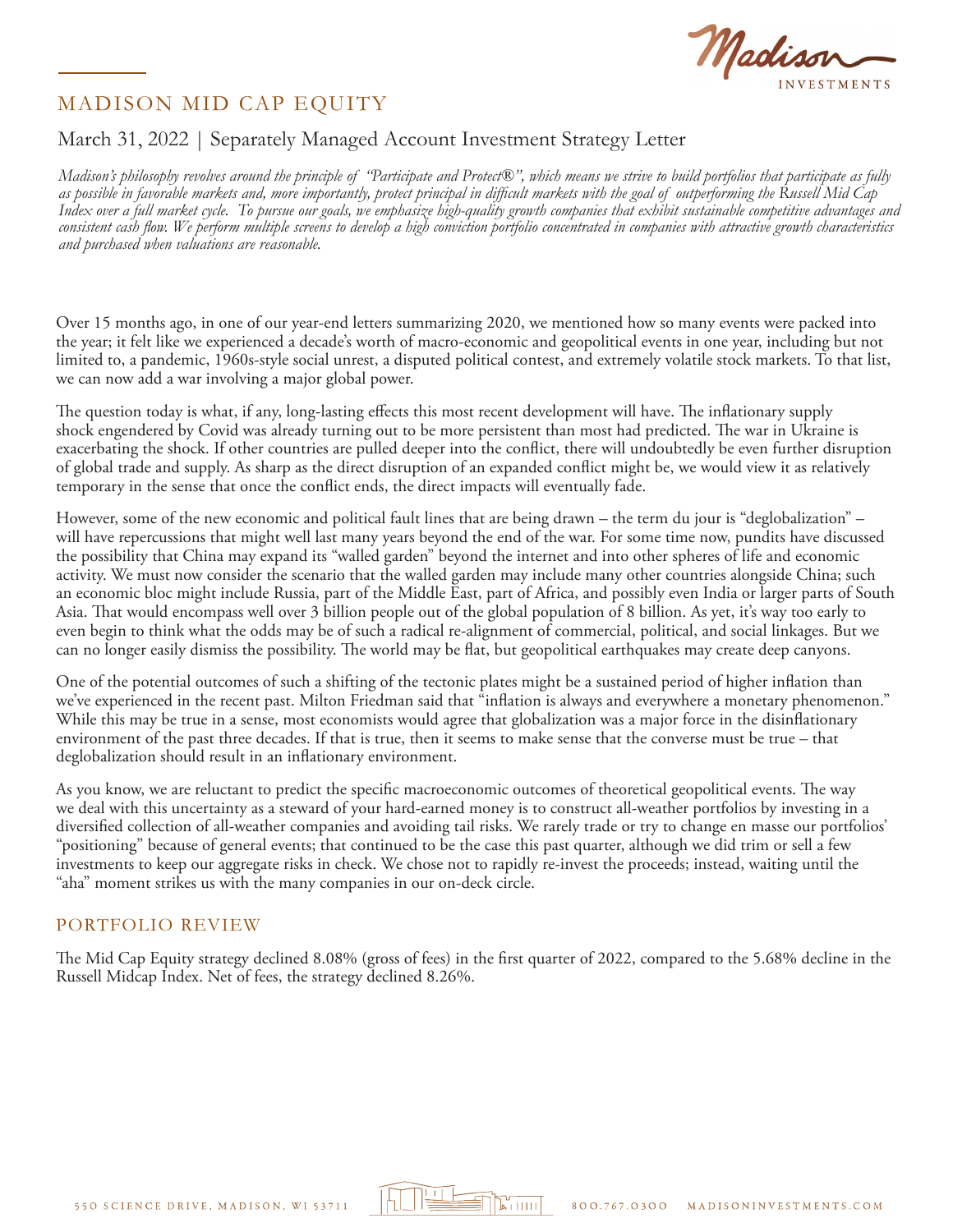

## MADISON MID CAP EQUITY

## March 31, 2022 | Separately Managed Account Investment Strategy Letter

The top five detractors were Cannae Holdings, CarMax, Clarivate, Black Knight, and Ross Stores. Cannae is an investment holding company. With a heavy dose of technology companies among its investments, it was caught in the sector downdraft. The stock continues to trade at a significant discount to net asset value. To our delight, the company has started buying back stock in a more aggressive manner than it has in the past – such actions should be strongly accretive to value per share. Retailers CarMax and Ross Stores have seen a resurgence in sales in the past year as the economy has opened back up, but we're now reaching the anniversary of that recovery, and consumer wallets have started to thin out. The shares appear attractive for longterm investors despite near-term headwinds.

Black Knight is the largest provider of software for the mortgage servicing industry, which relies on the number of mortgages outstanding as a source of revenue, not the number of mortgages originated. It has a growing software segment that serves the mortgage origination business, but it's smaller and should be relatively resilient given its subscription revenue model. Investors appear unduly concerned about the impact of a slowing housing market on the company's profits. Clarivate has had a disappointing few quarters, with revenue growth not quite accelerating as fast as we had forecasted. One of the attractions of the company to us was the guiding hand of CEO Jerre Stead, with whom we had successfully invested in at his previous posting. He's off to a bit of a rocky start with his new firm, but we fully expect him to get things running smoother in a reasonable time period. The core data and software businesses that Clarivate owns are inherently stable and moat-y businesses, and we believe today's share price bakes in quite a dire scenario.

The top five contributors for the quarter were Dollar Tree, Markel Corporation, Arch Capital, W.R. Berkley Corporation, and Progressive Corporation. Four of the five are insurance companies, and that's no coincidence. Jittery investors looked to these companies as safe havens in a time of turbulent interest rate environments, as they have steady revenue profiles and will benefit from higher interest rates. For us, the interest rate benefits are secondary. We are invested in these companies as they are superbly managed, and are seeing tremendous revenue growth as customers flock to proven, financially strong insurers in times of high uncertainty.

Dollar Tree reached a settlement with activist investment firm Mantle Ridge that we believe is as good an outcome as we could have hoped for. The board of directors will be refreshed with several new members, and Richard Dreiling has been named as the Executive Chairman. We know Rick from his prior stint as the CEO of Dollar General, where he engineered an astonishing improvement in operations and sales over the course of his eight-year tenure. We look forward to seeing what he can do at Dollar Tree.

We exited our investment in IHS Markit during the quarter. We began selling our stake late last year after it agreed to be acquired by S&P Global. As the closing date of the acquisition approached, we sold our remaining position.

We bought one new investment, Thor Industries. Thor is the leading Recreational Vehicle ("RV") maker in the U.S. with a 40% market share. It started off as a minor industry player decades ago, but through shrewd management and opportunistic acquisitions of competitors, it built up to its current dominant industry position.

Unlike the market for passenger cars, the RV market is highly concentrated with only three players accounting for the vast majority of industry sales. The cost structure is quite advantageous compared to the passenger car market as well. Passenger cars have exorbitant fixed investments in factory equipment, steep development expenses for the advances it must make in each successive generation of car models, and relatively high labor costs for the skilled labor necessary to assemble cars. RVs, on the other hand, need much lower fixed capital investments to make, the necessary work requires less skill, and the technology need not be leading edge, as design factors are much more important to the RV buyer than engineering performance. Thus, returns on capital have been consistently strong for Thor for many years, as they have to a lesser extent for its competitors.

Sales surged during the pandemic as consumers discovered RVs as an attractive option to spend vacations. While demand is cooling off now, the order backlog remains at record levels. We also think there is a good chance that future demand has taken a permanent step up from historical demand as all the new first-time buyers become repeat buyers. We made our investment anticipating some drop-off in demand in the near-term, but believe that the stock trades at a low multiple of normalized earnings. For now, we've kept our investment on the smaller side.

Thank you for your investment with us.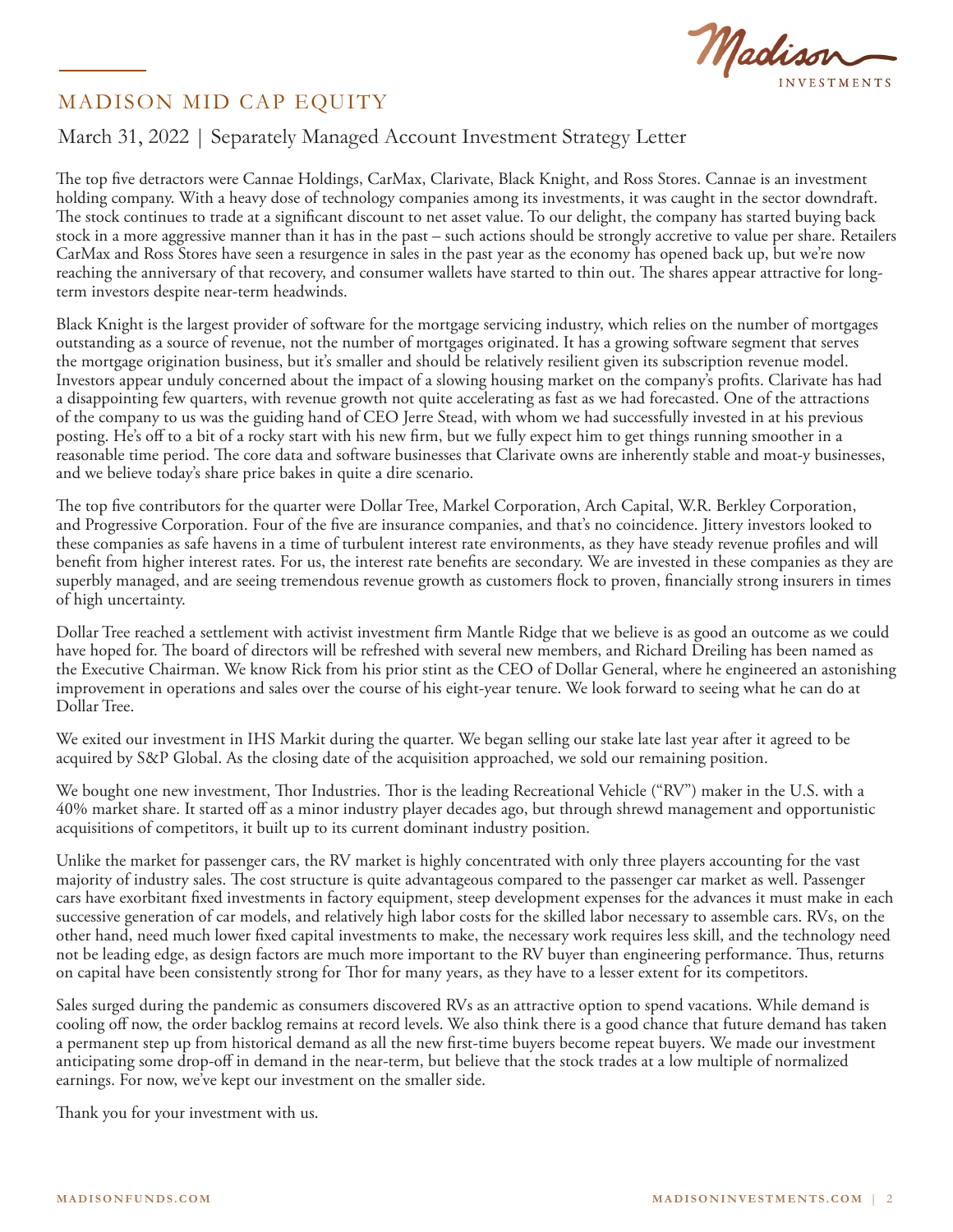

# MADISON MID CAP EQUITY

## March 31, 2022 | Separately Managed Account Performance & Characteristics

*Portfolio Characteristics may help you understand how the portfolio, taken as a whole, is situated relative to other portfolios or the benchmark. See the Definitions section on the last page for more details about each metric presented below.*

Index

| <b>Strategy Highlights</b>                                              | Trailing Returns (%)    |         |         |         |  |
|-------------------------------------------------------------------------|-------------------------|---------|---------|---------|--|
| We invest in companies with:                                            |                         | MADISON |         |         |  |
| Sustainable competitive advantages<br>$\blacktriangleright$             |                         | Gross   | $Net**$ | Index   |  |
| Durable earnings growth<br>▶                                            | QTQ                     | $-8.08$ | $-8.26$ | $-5.68$ |  |
| Solid balance sheets<br>$\blacktriangleright$<br>Strong management<br>▶ | YTD                     | $-8.08$ | $-8.26$ | $-5.68$ |  |
| Attractive relative valuations<br>$\blacktriangleright$                 | $1$ -Year <sup>*</sup>  | 10.87   | 10.01   | 6.92    |  |
| Concentrated portfolio of 25-40                                         | $3-Year*$               | 15.22   | 14.32   | 14.89   |  |
| companies                                                               | $5-Year*$               | 14.11   | 13.22   | 12.62   |  |
| We believe strong stock selection will<br>$\cdots$ $\cdots$ $\cdots$    | $10$ -Year <sup>*</sup> | 13.53   | 12.64   | 12.85   |  |

help us achieve our goal of superior longterm returns with downside protection.

#### **Experienced Management**

**Rich Eisinger Co-Head of Investments, Portfolio Manager/Analyst** Industry since 1994

**Haruki Toyama Director of Research, Portfolio Manager/Analyst** Industry since 1994

**Andy Romanowich, CFA Portfolio Manager/Analyst** Industry since 2004

# 5-Year\* 14.11 13.22 12.62 10-Year\* 13.53 12.64 12.85 Since Inception\* 11.64 10.76 10.78

### **Portfolio Characteristics**

|                                   | Madison<br>Mid $Cap1$ | Russell<br>Midcap®<br>Index |
|-----------------------------------|-----------------------|-----------------------------|
| Number Of Holdings                | 29                    | 824                         |
| Weighted Avg. Market Cap (\$B)    | 26.1                  | 23.9                        |
| $P/E$ Ratio (Forward 1-Yr)        | 17.5                  | 17.1                        |
| EPS Growth (Trailing $3-Yr$ ) (%) | 17.1                  | 15.4                        |
| $ROE$ (Trailing 1-Yr) $(\%)$      | 23.3                  | 15.9                        |
| Dividend Yield (%)                | 0.51                  | 1.31                        |
| Active Share $(\%$                | 96.1                  |                             |
| Portfolio Turnover (%)            | 22.5                  |                             |

#### **Portfolio Statistics (%)**

| 5-Years            | Madison | Index  |
|--------------------|---------|--------|
| Up Capture Ratio   | 96.75   | 100.00 |
| Down Capture Ratio | 87.12   | 100.00 |
| Standard Deviation | 16.73   | 18.27  |

## **Sector Distribution (%)**



Madison Mid Cap *Figures are rounded to the nearest 0.1% and may not total 100%.*

## **Top Ten Holdings (%)**

| $10p$ Tell Elolumigs (70)                  |     |
|--------------------------------------------|-----|
| Dollar Tree, Inc.                          | 7.2 |
| Arch Capital Group Ltd.                    | 6.6 |
| Brown & Brown, Inc.                        | 5.0 |
| Liberty Broadband Corp. Class C            | 4.8 |
| Gartner, Inc.                              | 4.2 |
| Progressive Corporation                    | 4.2 |
| Laboratory Corporation of America Holdings | 4.0 |
| Markel Corporation                         | 3.7 |
| Arista Networks, Inc.                      | 3.7 |
| Carlisle Companies Incorporated            | 3.7 |

*\*Figures are annualized.*

*\*\*Net returns are calculated using the highest Madison annual fee of 0.80%, calculated quarterly for periods prior to January 1, 2022 & calculated monthly for periods beginning January 1, 2022. They do not reflect any third-party investment advisory fees or other expenses that may be incurred in the management of the account. Such fees and expenses will reduce the actual returns of the account. Actual fees and expenses will vary depending on each individual agreement, so readers should consult their advisors for additional details. See each entity's Part 2A Disclosure Brochure for more information. Actual returns may vary depending on a particular account's trading platform and trading discretion. Any differences in the timing of trades may result in various performance outcomes for Madison's separately managed accounts versus model manager accounts.*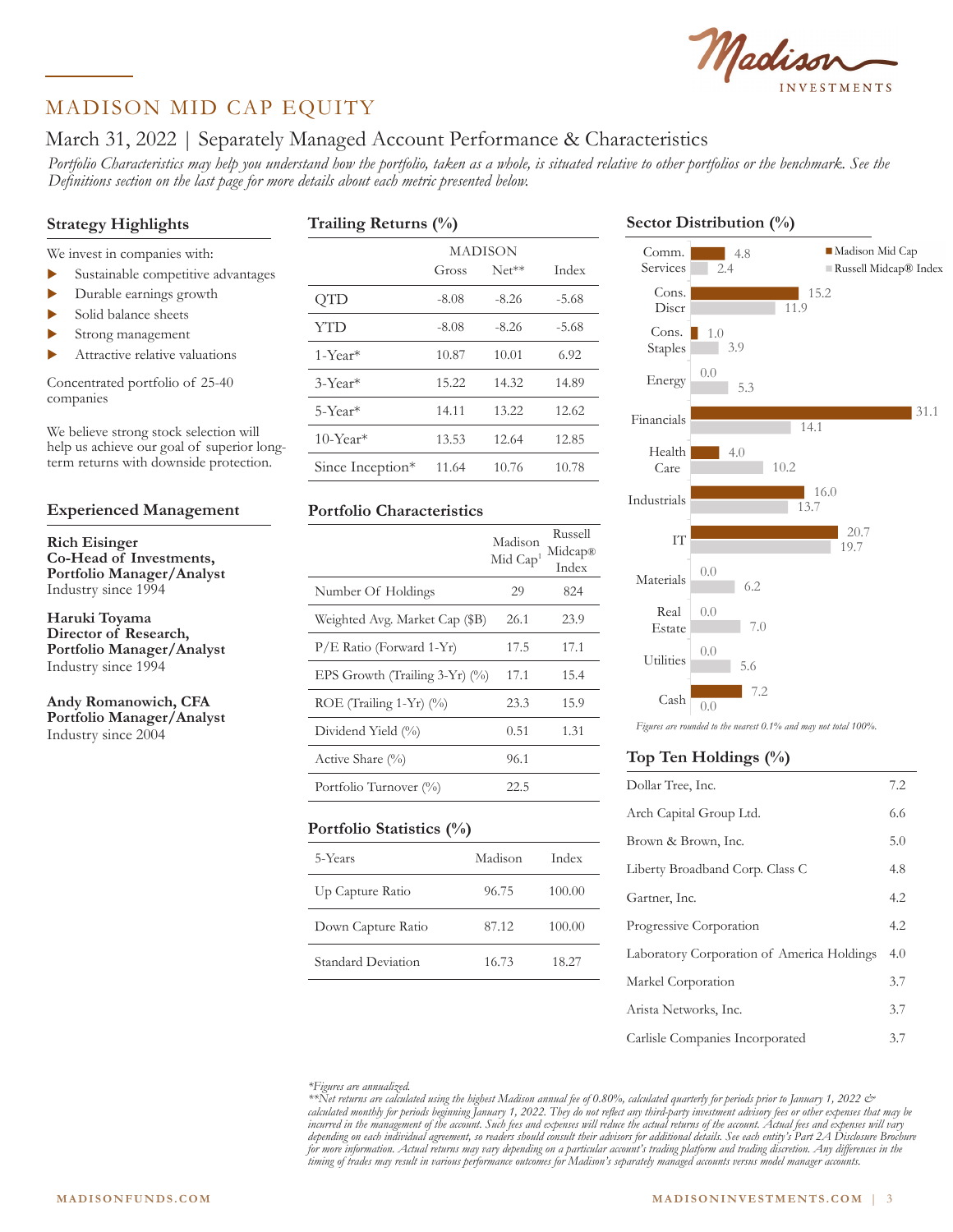

# DISCLOSURES & DEFINITIONS

| Top Contributors to Return | Average        | Contribution to        | <b>Bottom Contributors</b> | Average        | Contribution to        |
|----------------------------|----------------|------------------------|----------------------------|----------------|------------------------|
|                            | Weight $(\% )$ | Relative Return $(\%)$ |                            | Weight $(\% )$ | Relative Return $(\%)$ |
| Dollar Tree, Inc.          | 6.35           | 1.09                   | Cannae Holdings, Inc.      | 3.12           | $-0.93$                |
| Markel Corporation         | 4.52           | 1.02                   | CarMax. Inc.               | 3.25           | $-0.69$                |
| Arch Capital Group Ltd.    | 6.37           | 0.80                   | Clarivate PLC              | 2.37           | $-0.69$                |
| W. R. Berkley Corporation  | 2.74           | 0.60                   | Black Knight, Inc.         | 2.42           | $-0.65$                |
| Progressive Corporation    | 4.00           | 0.59                   | Ross Stores, Inc.          | 3.49           | $-0.55$                |

1. Information is based on a model portfolio which is intended to provide a general illustration of the investment strategy. Individual client portfolios in the program may vary.

All or some of the information is presented as "supplemental information" included as part of the GIPS® Report for the Madison Mid Cap Equity Composite, which must be included with this material. Unless otherwise noted, references to "Madison" are to that composite and references to inception<br>date refer to performance since 3/31/96. Past performance is no guaran considered "preliminary" as of the date of this piece. GIPS® is a registered trademark of CFA Institute. CFA Institute does not endorse or promote this considered "preliminary" as of the date of this piece. GIPS® is a regi organization, nor does it warrant the accuracy or quality of the content contained herein.  $\overline{\text{A}}$  composite, which must be included with this material. Unless otherwise noted, references to "Madison" are to that composite and references to  $\overline{\text{A}}$  and  $\overline{\text{A}}$  and  $\overline{\text{A}}$  and  $\overline{\text{A}}$  and  $\overline{\text{A$  $\alpha$  and  $\alpha$  of  $\alpha$  and  $\alpha$  and  $\alpha$  are  $\alpha$  and  $\alpha$  are  $\alpha$  and  $\alpha$  are  $\alpha$  and  $\alpha$  are  $\alpha$  and  $\alpha$  are  $\alpha$  and  $\alpha$  and  $\alpha$  and  $\alpha$  and  $\alpha$  and  $\alpha$  and  $\alpha$  and  $\alpha$  and  $\alpha$  and  $\alpha$  and  $\alpha$  and  $\alpha$  a

Indices are unmanaged. An investor cannot invest directly in an index. They are shown for illustrative purposes only, and do not represent the performance of any specific investment. Index returns do not include any expenses, fees or sales charges, which would lower performance.

The Russell Midcap® Index measures the performance of the mid-cap segment of the U.S. equity universe. The Russell Midcap® Index is a subset of the Russell 1000® Index. It includes approximately 800 of the smallest securities based on a combination of their market cap and current index membership. Russell Investment Group is the source and owner of the trademarks, service marks and copyrights related to the Russell Indexes. Russel® is a trademark of Russell Indexes. Russel® is a trademark of Russell Investment Group.<br> **12/31/2022** 

Risk

**12/31/2021 to 3/31/2022**

All investing involves risks including the possible loss of principal. There can be no assurance the portfolios will achieve their investment objectives. The portfolios may invest in equities which are subject to market volatility. Equity risk is the risk that securities held by the portfolio will fluctuate in value due to general market or economic conditions, perceptions regarding the industries in which the issuers of securities held by the portfolio participate, and the particular circumstances and performance of particular companies whose securities the portfolio holds. In addition, while broad market measures of common stocks have historically generated higher average returns than fixed income securities, common stocks have also experienced significantly more volatility in those returns. If investing involves risks including the possible loss of principal. I here can be no assurance the portfolios will achieve their investment

Investing in small, mid-size or emerging growth companies involves greater risks not associated with investing in more established companies, such as Investing in small, that side of emerging growth computers investigations and illiquidity. **Average Average**

Please consult with your financial advisor to determine your risk tolerance and investment objectives.

It should not be assumed that recommendations made in the future will be profitable or will equal the performance of the securities in this list. Traveler not be assumed that recommendations made in the ruture will be promade or will equal the performance or the securities in thi

Holdings may vary depending on account inception date, objective, cash flows, market volatility, and other variables. Any securities identified and described herein do not represent all of the securities purchased or sold, and these securities may not be purchased for a new account. There is no guarantee that any securities transactions identified and described herein were, or will be profitable.

Upon request, Madison may furnish to the client or institution a list of all security recommendations made within the past year.

Definitions **Definitions** 

Weighted Avg. Market Cap: measures the size of the companies in which the portfolio invests. Market capitalization is calculated by multiplying the number of a company's shares outstanding by its price per share. **12/31/2021 to 3/31/2022** Weighted Avg. Market Cap: measures the size of the companies in which the porttolio invests. Market capitalization is calculated by multiplyin<br>of a company's shares outstanding by its price per share.

Price-to-Earnings (P/E) Ratio: measures how expensive a stock is. It is calculated by the weighted average of a stock's current price divided by the company's earnings per share of stock in a portfolio.  $T_{\rm F}$  and  $T_{\rm F}$  are  $T_{\rm F}$  and  $T_{\rm F}$  are  $T_{\rm F}$ .  $T_{\rm F}$  and  $T_{\rm F}$ 

EPS Growth (Trailing 3-yr): the annual rate at which a company's earnings have grown over the past three years.

Return on Equity (ROE): a profitability ratio that measures the amount of net income returned as a percentage of investors equity.

Dividend Yield: the portfolio's weighted average of the underlying portfolio holdings and not the yield of the portfolio.

Active Share: the percentage of a portfolio that differs from its benchmark index. Active Share can range from 0% for an index portfolio that perfectly mirrors its benchmark to 100% for a portfolio with no overlap with an index.

Portfolio Turnover: a measure of the trading activity in an investment portfolio—how often securities are bought and sold by a portfolio. The range represents the typical turnover of the portfolio.

Standard Deviation: a statistical measurement of dispersion about an average, which, for a portfolio, depicts how widely the returns varied over a certain period of time. Investors may use the standard deviation of historical performance to understand the range of returns for a portfolio. When a portfolio has a higher standard deviation than its benchmark, it implies higher relative volatility. Standard deviation has been calculated using the trailing monthly total returns for the appropriate time period. The standard deviation values are annualized.

Downside Capture Ratio: a portfolio's performance in down markets relative to its benchmark. The security's downside capture return is divided it by the benchmark's downside capture return over the time period.

Upside Capture Ratio: a portfolio's performance in up markets relative to its benchmark. The security's upside capture return is divided by the benchmark's upside capture return over the time period.

"Madison" and/or "Madison Investments" is the unifying tradename of Madison Investment Holdings, Inc., Madison Asset Management, LLC ("MAM"), and Madison Investment Advisors, LLC ("MIA"), which also includes the Madison Scottsdale office. MAM and MIA are registered as investment advisers with the U.S. Securities and Exchange Commission. Madison Funds are distributed by MFD Distributor, LLC. MFD Distributor, LLC is registered with the U.S. Securities and Exchange Commission as a broker-dealer and is a member firm of the Financial Industry Regulatory Authority. The home office for each firm listed above is 550 Science Drive, Madison, WI 53711. Madison's toll-free number is 800-767-0300.

Any performance data shown represents past performance. Past performance is no guarantee of future results.

Non-deposit investment products are not federally insured, involve investment risk, may lose value and are not obligations of, or guaranteed by, any financial institution. Investment returns and principal value will fluctuate.

This report is for informational purposes only and is not intended as an offer or solicitation with respect to the purchase or sale of any security.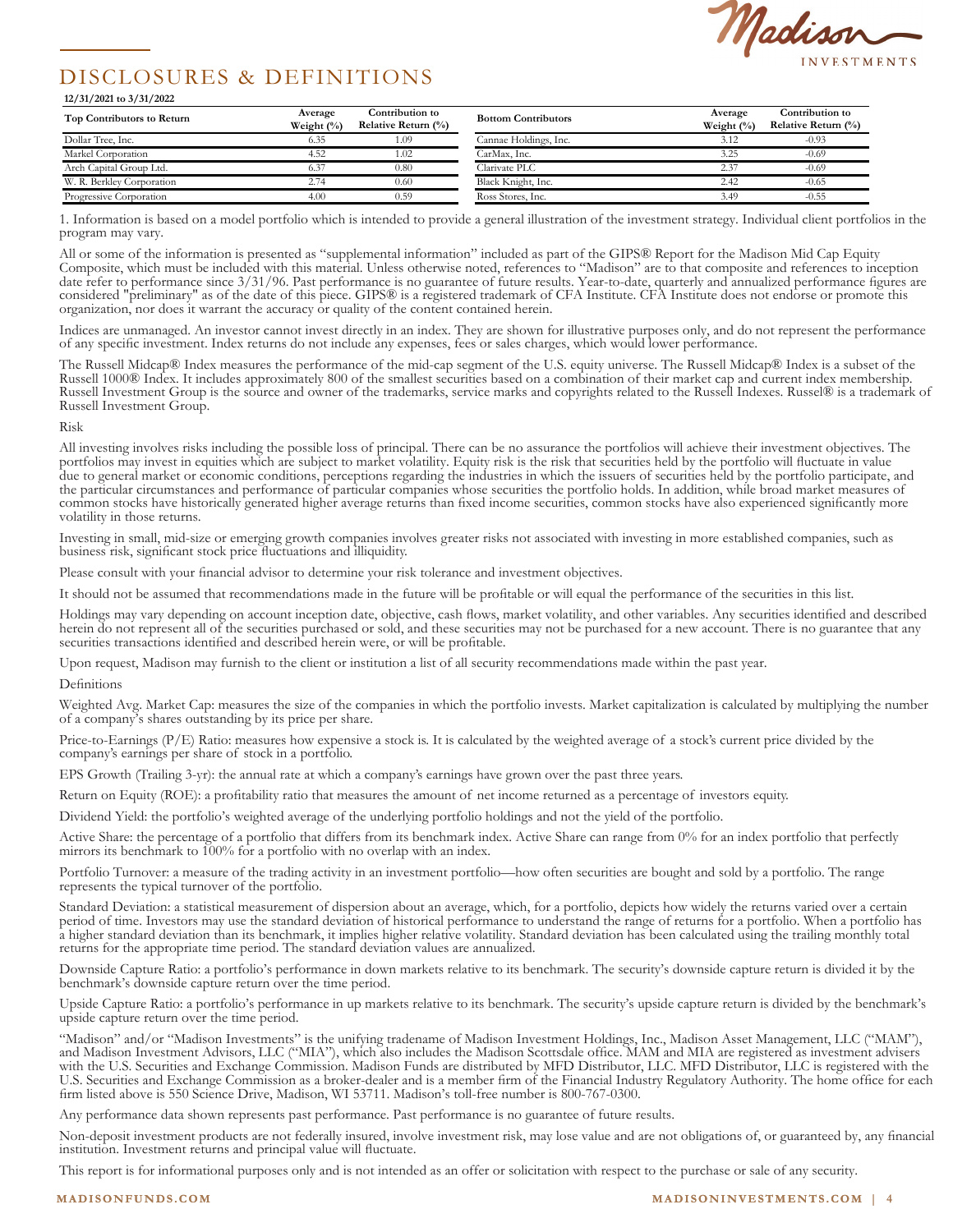#### MADISON MID-CAP EQUITY COMPOSITE GIPS COMPOSITE REPORT

|             |                                                  |                          | <b>Composite Assets</b>             | <b>Annual Performance Results</b> |                         |                                          |                                |                                                                                              |                                                                             |
|-------------|--------------------------------------------------|--------------------------|-------------------------------------|-----------------------------------|-------------------------|------------------------------------------|--------------------------------|----------------------------------------------------------------------------------------------|-----------------------------------------------------------------------------|
| Year<br>End | <b>Total Firm</b><br><b>Assets</b><br>(millions) | <b>USD</b><br>(millions) | <b>Number of</b><br><b>Accounts</b> | Composite<br>Gross                | Composite<br><b>Net</b> | <b>Russell</b><br>Midcap $\mathcal{D}^i$ | Composite<br><b>Dispersion</b> | Composite<br>$3-Yr$ .<br><b>Annualized</b><br>Ex-Post<br><b>Standard</b><br><b>Deviation</b> | Index 3-Yr.<br>Annualized<br>Ex-Post<br><b>Standard</b><br><b>Deviation</b> |
| 2021        | 19,129                                           | 1,049                    | 152                                 | 27.56%                            | 26.57%                  | 22.58%                                   | 1.1%                           | 18.61%                                                                                       | 20.55%                                                                      |
| 2020        | 14,498                                           | 881                      | 138                                 | 10.32%                            | 9.47%                   | 17.10%                                   | 0.9%                           | 18.96%                                                                                       | 21.82%                                                                      |
| 2019        | 13,993                                           | 814                      | 92                                  | 35.06%                            | 34.02%                  | 30.54%                                   | 0.4%                           | 10.71%                                                                                       | 12.89%                                                                      |
| 2018        | 12,895                                           | 612                      | 106                                 | $-0.86%$                          | $-1.65%$                | $-9.06%$                                 | 0.3%                           | 10.40%                                                                                       | 11.98%                                                                      |
| 2017        | 13,761                                           | 643                      | 138                                 | 16.72%                            | 15.80%                  | 18.52%                                   | 0.5%                           | 9.75%                                                                                        | 10.36%                                                                      |
| 2016        | 13.312                                           | 607                      | 126                                 | 13.51%                            | 12.59%                  | 13.80%                                   | 0.4%                           | 11.28%                                                                                       | 11.55%                                                                      |
| 2015        | 13,030                                           | 546                      | 91                                  | 2.00%                             | 1.19%                   | $-2.44%$                                 | 0.3%                           | 10.76%                                                                                       | 10.85%                                                                      |
| 2014        | 13,953                                           | 640                      | 95                                  | 10.76%                            | 9.87%                   | 13.22%                                   | 0.3%                           | 9.41%                                                                                        | 10.14%                                                                      |
| 2013        | 12,112                                           | 787                      | 96                                  | 30.20%                            | 29.23%                  | 34.76%                                   | 0.5%                           | 12.35%                                                                                       | 14.03%                                                                      |
| 2012        | 6.984                                            | 197                      | 53                                  | 17.11%                            | 16.21%                  | 17.28%                                   | 0.3%                           | 15.16%                                                                                       | 17.20%                                                                      |
| 2011        | 7.320                                            | 11                       | 27                                  | 6.19%                             | 5.35%                   | $-1.55%$                                 | 0.2%                           | 18.40%                                                                                       | 21.55%                                                                      |
| 2010        | 7,349                                            | 5                        | 9                                   | 22.14%                            | 21.21%                  | 25.48%                                   | 0.5%                           |                                                                                              |                                                                             |
| 2009        | 6,766                                            | $\overline{4}$           | 10                                  | 25.88%                            | 24.92%                  | 40.48%                                   | 1.1%                           |                                                                                              |                                                                             |
| 2008        | 5,282                                            | 3                        | 11                                  | $-35.28%$                         | -35.86%                 | -41.46%                                  | 0.3%                           | $\overline{\phantom{a}}$                                                                     |                                                                             |
| 2007        | 7,273                                            | 29                       | 14                                  | 10.47%                            | 9.61%                   | 5.60%                                    | 0.4%                           |                                                                                              |                                                                             |
| 2006        | 7.782                                            | 12                       | 8                                   | 17.99%                            | 17.09%                  | 15.26%                                   | 0.6%                           |                                                                                              |                                                                             |
| 2005        | 8,793                                            | 10                       | 8                                   | 1.75%                             | 0.94%                   | 12.65%                                   | N.A.                           |                                                                                              |                                                                             |
| 2004        | 8,813                                            | 7                        | Five or fewer                       | 21.06%                            | 20.14%                  | 20.22%                                   | N.A.                           |                                                                                              |                                                                             |
| 2003        | 7,419                                            | 6                        | Five or fewer                       | 32.47%                            | 31.48%                  | 40.06%                                   | N.A.                           | $\blacksquare$                                                                               | $\blacksquare$                                                              |
| 2002        | 6.272                                            | 1                        | Five or fewer                       | $-14.16%$                         | $-14.88%$               | $-16.19%$                                | N.A.                           |                                                                                              |                                                                             |
| 2001        | 5,526                                            |                          | Five or fewer                       | 16.28%                            | 15.38%                  | $-5.62%$                                 | N.A.                           |                                                                                              |                                                                             |
| 2000        | 4,584                                            | 1                        | Five or fewer                       | 20.35%                            | 19.43%                  | 8.25%                                    | N.A.                           |                                                                                              |                                                                             |
| 1999        | 3,956                                            | 8                        | 9                                   | 13.71%                            | 12.83%                  | 18.23%                                   | 1.2%                           | $\blacksquare$                                                                               | $\blacksquare$                                                              |
| 1998        | 3,682                                            | $\overline{7}$           | 10                                  | 7.59%                             | 6.73%                   | 10.09%                                   | 1.0%                           |                                                                                              |                                                                             |
| 1997        | 3,122                                            | 8                        | 12                                  | 20.88%                            | 19.96%                  | 29.01%                                   | 2.3%                           |                                                                                              |                                                                             |
| 1996        | 2,641                                            | $\overline{7}$           | 13                                  | 10.87%*                           | 10.23%*                 | 12.24%*                                  | N.A.                           |                                                                                              |                                                                             |

Assets above are rounded to the nearest million.

\*Partial year performance. Composite inception date of 3/31/1996.

N.A. - Information is not statistically meaningful due to an insufficient number of portfolios in the composite for the entire year.

#### **As of December 31, 2021, total assets under advisement in this strategy are \$3,021 million encompassing bundled fee accounts, non-bundled fee accounts and non-discretionary accounts which include \$1,480 million in model-traded assets. This is presented as supplemental information.**

*Mid Cap Equity Composite contains fully discretionary direct mid cap equity accounts. The composite seeks to invest in high quality, midcap companies with a growth orientation. Generally, 80% of invested assets will fall within a market capitalization range of between \$500 million and \$50 billion. We are bottom-up stockpickers, focused on high quality consistent growth companies trading at reasonable valuations. Our goals are to beat the market over a market cycle by fully participating in up markets, while protecting principal in difficult markets. There is no assurance that these goals will be realized. The prices of mid-cap company stocks may be more volatile than those of comparable stocks of companies with larger capitalizations. Investing in small, mid-size or emerging companies involves greater risks not associated with investing in more established companies, such as business risk, significant stock price fluctuations and illiquidity. For comparison purposes the composite is measured against the Russell Midcap® Index which measures the performance of the mid-cap segment of the U.S. equity universe. The Russell Midcap® Index is a subset of the Russell 1000® Index. It includes approximately 800 of the smallest securities based on a combination of their market cap and current index membership.* 

For the purposes of GIPS compliance and the determination of total assets under management, the Firm is defined as Madison. Madison represents Madison Investment Advisors, LLC ("MIA") and Madison Asset Management, LLC ("MAM"), two investment advisers under common control registered with the U.S. Securities and Exchange Commission pursuant to the Investment Advisers Act of 1940. (Registration does not imply a certain level of skill or training.) Prior to December 1, 2010, the Firm's composites were maintained by Madison Investment Advisors, Inc. ("MIA Inc."). On November 30, 2010, pursuant to a corporate reorganization that involved no change of control or personnel relating to account composite management, all composite accounts managed by MIA Inc. were transferred to MIA and performance information for periods prior to December 1, 2010 refer to this composite as managed by MIA Inc. During the first quarter of 2013, MIA and its parent company, MAM (also a registered investment adviser), began the process of eliminating the distinction between accounts and products managed by the two companies. Because MIA and MAM share all resources and personnel at their mutual Wisconsin office location and because there is no longer a brand or line of business distinction between products and services offered by the two registered investment advisers, for periods after March 31, 2013, the collective definition of the firm (Madison) includes accounts and assets managed by MAM and MIA. However, the firm does not claim compliance with the GIPS standards for assets and accounts managed by MAM prior to April 1, 2013. As of December 31, 2013, Madison Scottsdale, LC ("Scottsdale"), another registered investment adviser under common control with MIA, merged its assets into, and became part of, MIA and subsequently those assets became part of the firm (Madison). The transaction resulted in no change to the resources or personnel as the sole purpose of this change was to simplify Madison's legal corporate structure. Prior to January 1, 2014, Scottsdale did not claim GIPS compliance and no performance for composites formally maintained by Scottsdale are contained in this performance presentation or included in the definition of the firm (Madison). \*As of October 30, 2020, Hansberger Growth Investors, LP ("HGI LP"), an affiliated registered investment adviser under common control with MIA, consolidated its assets into MIA, and subsequently those assets became part of the firm (Madison). The transaction resulted in no change to the resources or personnel as the sole purpose of this change was to simplify the legal corporate structure. Prior to October 30, 2020, HGI LP claimed GIPS® compliance and all composite accounts managed by HGI LP were transferred to MIA and performance information for periods prior to October 30, 2020 refer to those composites as managed by HGI LP. On June 11, 2021, Madison acquired the fixed income management assets of Reinhart Partners, Inc. ("Reinhart"), an unaffiliated registered investment adviser, and subsequently those assets became part of the firm (Madison). The Investment Team of Reinhart, who were responsible for composite performance prior to June 11, 2021, joined Madison on that date and continue to manage the Reinhart Fixed Income Strategies. A list of composite descriptions and a list of broad distribution pooled funds are available upon request.

Madison claims compliance with the Global Investment Performance Standards (GIPS®) and has prepared and presented this report in compliance with the GIPS standards. The firm, as defined above, has been independently verified for the periods January 1, 1991 through December 31, 2020. A copy of the verification report is available upon request. A firm that claims compliance with the GIPS standards must establish policies and procedures for complying with all the applicable